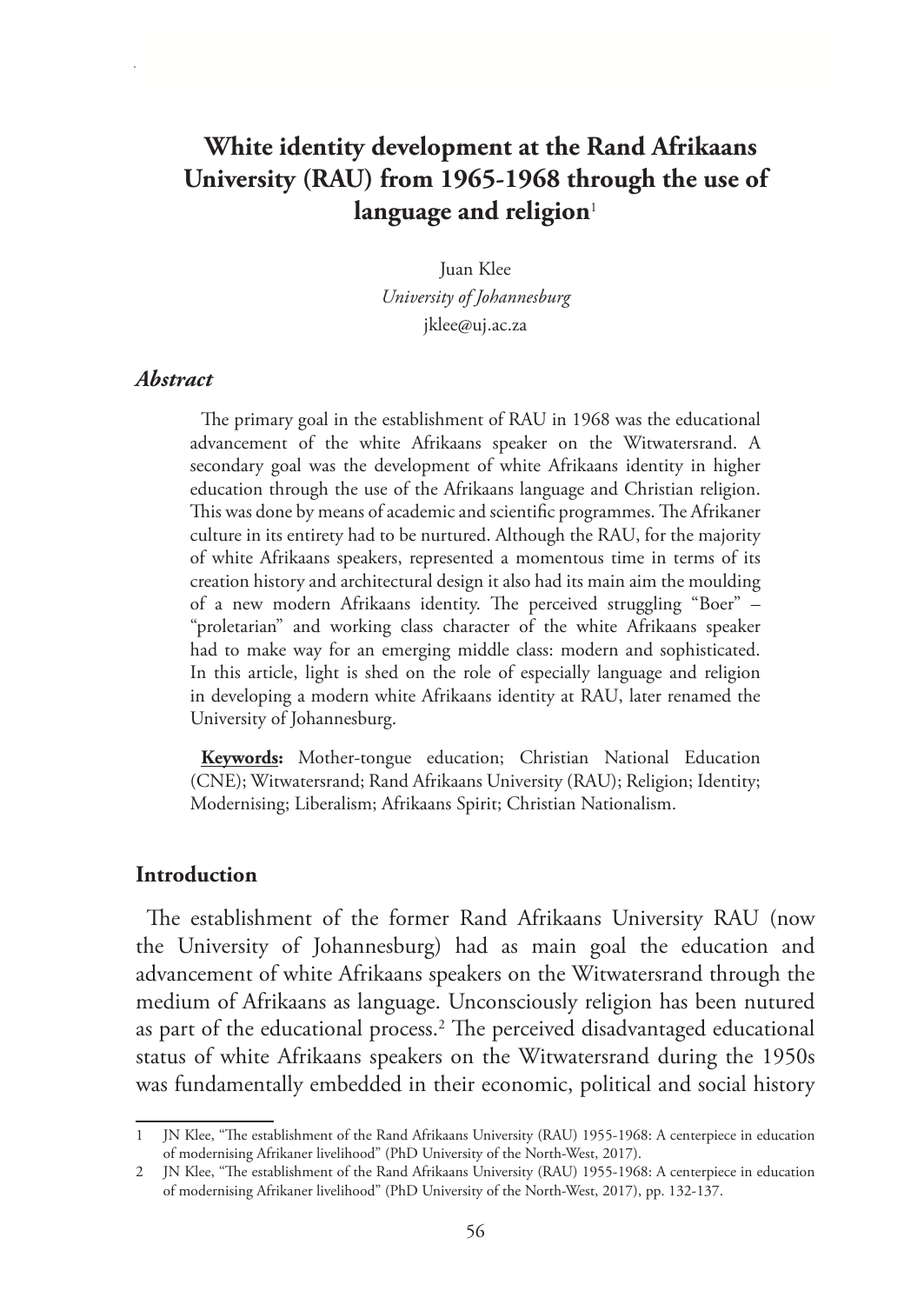mythology. A history extending back to especially the suffering of Afrikaners associated with the South African War (1899-1902) and the social economic hardships that followed.<sup>3</sup>

In this article, the positioning of language and religion in the modern education of white Afrikaans speaking students during the early years of RAU towards developing a leadership identity will be discussed.

## *Contextual historical background*

Compelled by poverty white Afrikaans speakers increasingly moved to the Witwatersrand between the 1910s and 1920s in hope of finding employment.<sup>4</sup> This move to urbanised areas worsened their precarious economic and social status, which was largely aggravated by the low level of education. White Afrikaans speakers had been culturally marginalised in urban areas by post-war circumstances and it was up to cultural leadership, the clergy and educationists in their circles to make the Afrikaner aware of their educational needs – one was the necessity for an Afrikaans university.5 It was believed that white Afrikaans speakers required access to higher education in their home language. This education, it was envisioned, would equip them with skills, which could contribute to their economic and social advancement.<sup>6</sup>

The move of communities of people to the Witwatersrand ended years of agricultural practices and the geographical isolation of the white Afrikaans speaker labelled as being a *Boerevolk* (farming folk).7 By the 1950s to early 1960s, they were a socially, economically and politically disadvantaged grouping on the Witwatersrand. Their aspiration was to become modern and be uplifted through the availability of appropriate higher education in their mother tongue, a notion regularly expressed by various groupings.8 RAU's establishment played a crucial role in fulfilling some of these aspirations. The newly-established university boasted modern educational and administrative

<sup>3</sup> University of Johannesburg Archive (UJ/RAU), Johannesburg, PJ Meyer collection, File C1/1, The planning of the Rand Afrikaans University, Johannesburg, 1968, p. 3.

<sup>4</sup> ELP Stals, *Afrikaners in die Goudstad, Deel 2, 1924-1961* (Pretoria, HAUM Opvoedkundige Uitgewery, 1986), pp. 4-5.

<sup>5</sup> Heritage Foundation Archive (HFA), Pretoria, File, AB 12/256, Box no. 3/1/7, Onderwys: Die taak, p. 1.

<sup>6</sup> JN Klee, "The establishment of the Rand Afrikaans University (RAU) 1955-1968: A centerpiece in education of modernising Afrikaner livelihood" (PhD University of the North-West, 2017) pp. 77-78.

<sup>7</sup> HW van der Merwe, *Identiteit en verandering* (Kaapstad, Tafelberg-uitgewers, 1975), p. 45.

<sup>8</sup> D Lavin, "The dilemma of Christian-National education in South Africa", *The World Today*, 21(10), 1965, p. 430; J Klee, "Die verwesenliking van 'n Afrikanerdroom: Die stigting van die Randse Afrikaanse Universiteit, 1955-1968", *New Contree*, 60(11), 2010, pp. 136-138.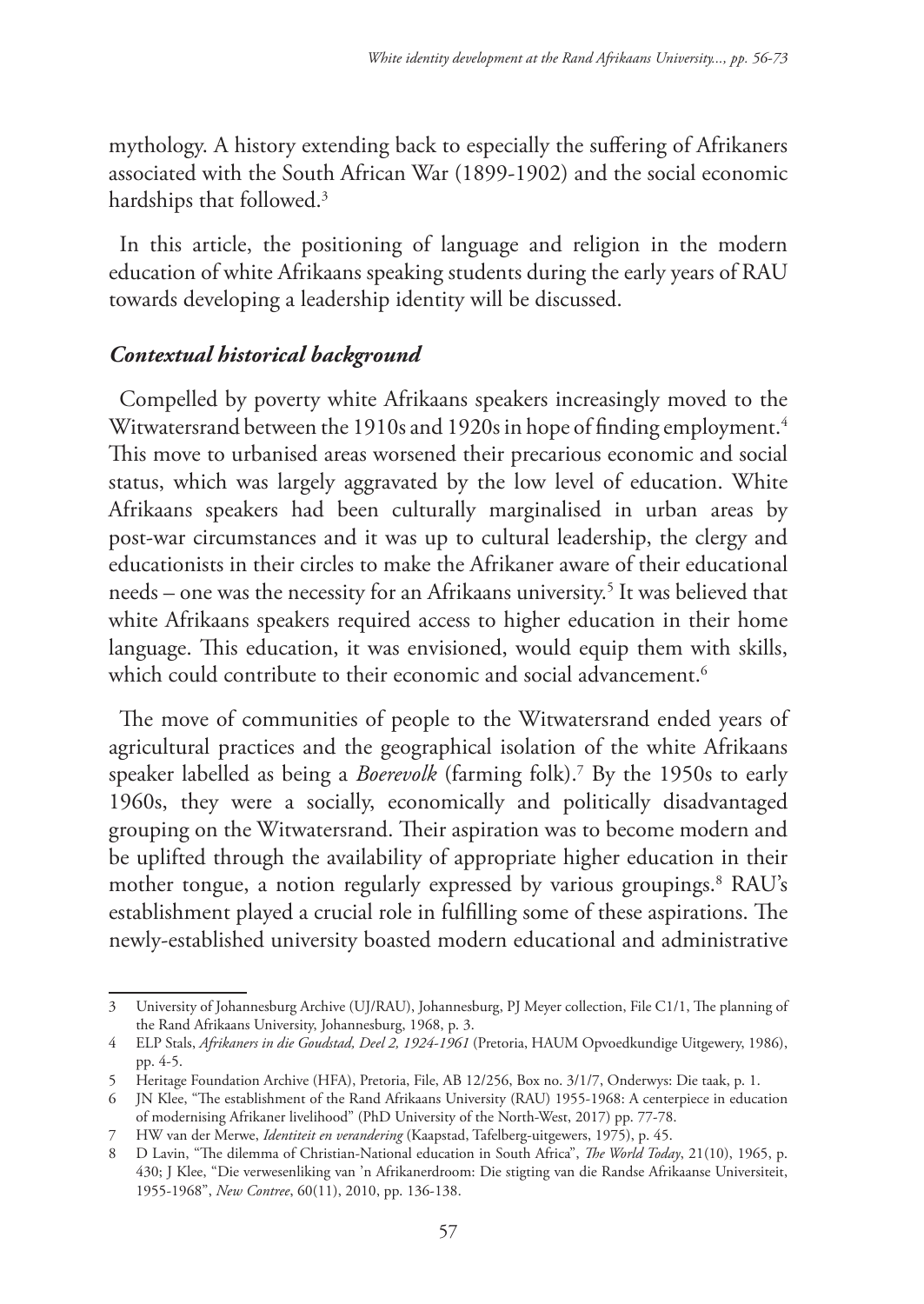methods, specifically aimed at addressing the shortcomings experienced by the "backward *Boervolk*" towards securing a more sophisticated identity – that of an educated white Afrikaans speaker who was ready and willing to learn and subsequently lead. They were in a phase of a "second Great Trek" from the rural areas to the city, and from farming to big business, with modernisation as the primary aim.<sup>9</sup>

The white Afrikaans population increase on the Witwatersrand was another dynamic factor which contributed to the need to establish a white Afrikaans university. The increase of white Afrikaans-speaking pupils at primary school level, and the establishment of the first Afrikaans high schools such as the Hoërskool Voortrekker, Hoërskool Helpmekaar and Hoërskool Monument was proof of this increase. By 1951, it was therefore clear that the need for education to white Afrikaans children and students on the Witwatersrand was gaining ground due to the rapid increase in Afrikaans primary and high schools. The number of white Afrikaans school children increased from 39 299 in 1941 to 54 821 in 1951.10 By the late 1950s, the increase in the establishment of Afrikaans schools in Johannesburg provided adequate student numbers for tertiary education. This was a powerful factor in favour of the establishment of tertiary Afrikaans educational facilities for white Afrikaans speakers on the Witwatersrand.<sup>11</sup>

The group's population growth was also reflected in an increase in the number of congregations of the Afrikaans Christian religious denominations. Afrikaans churches were instrumental in providing much needed support to this group living in the Witwatersrand in matters of social welfare and economic support from the state. Indeed, by the early 1960s, more than 330 000 white Afrikaans speakers had settled on the Witwatersrand. The Afrikaans media pointed out that the group's numerical increase in numbers was responsible for the establishment in February 1961 of the Goudstad Teaching College in Johannesburg and that it would most certainly also contribute to the demand for the establishment of an exclusively white Afrikaans university.12 In 1951, the number of Afrikaans primary schools had increased to 97 and high schools to 15. By 1962, these numbers had increased even further to 105 primary and

<sup>9</sup> MA Beale, "Apartheid goals in the 1960s: The creation of the University of Port Elizabeth and the Rand Afrikaans University" (Seminar paper delivered at the University of the Witwatersrand on the 6<sup>th</sup> of March 1995), p. 20.

<sup>10</sup> ELP Stals *et al.*, *Afrikaners in die Goudstad, Deel 2...*, p. 136.

<sup>11</sup> JN Klee, "The establishment of the Rand Afrikaans University (RAU) 1955-1968: A centerpiece in education of modernising Afrikaner livelihood" (PhD University of the North-West, 2017) p. 53.

<sup>12</sup> *Die Transvaler*, 2 August 1962.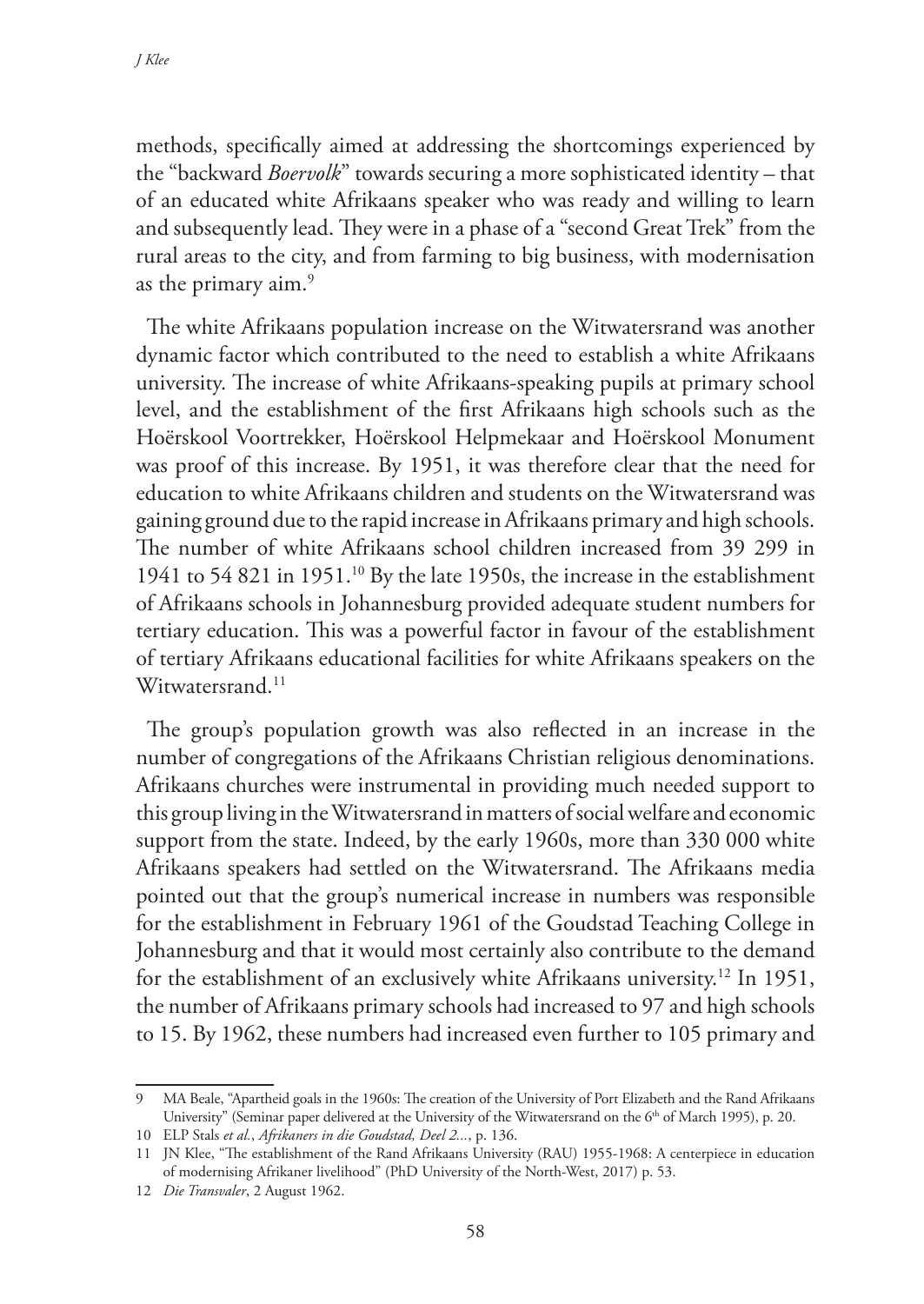29 high schools. By the 1960s, the available educational statistical profile convinced the Transvaal educational authorities to agree to the establishment of the Goudstad Teachers Training College, which opened its doors in the educational sphere of the city of Johannesburg. The college, however, only provided training for students to become teachers.13 White Afrikaans speakers were fully aware that they simply had to be trained in different professional fields to secure their social and economic position on the Witwatersrand.

It must be noted that the establishment of RAU was racial exclusionary in nature as was the case of many other white Afrikaans university in South Africa. Examples such as the University of Stellenbosch, the University of the Free State, University of Pretoria and today's North-West University in Potchefstroom can be mentioned here. Relevant literature on these universities includes Bernardus's *Stellenbosch 1866-1966: Honderd jaar hoër onderwys*; 14 The University of the Free State's *Van sink tot sandsteen tot graniet: Die eerste 100 jaar van die Universiteit van die Vrystaat*; 15 Universiteit van Pretoria, *AD Destinatum*; *gedenkboek van die Universiteit van Pretoria*; 16Van der Schyff's Wonderdaad ...! Die PUK tot 1951: wording, vestiging en selfstandigheid,<sup>17</sup> and the study edited by Van Eeden, *In U Lig: die PU vir CHO van selfstandigheid tot samesmelting 1951-2004.*18 These universities however has underwent major decolonisation and transformational changes since 1994. RAU itself started to allow black students into the university in the mid-1980s although very limited.<sup>19</sup>

### **Mother-tongue education as an anchor towards identity formation**

Mother-tongue education has always been a very important educational tool in developing societies. In this regard, Johnson elaborates on this notion and explains this basic function, as he phrases it, in all civilized (developed) societies. According to him this mother-tongue education not only transfers

<sup>13</sup> UJ/RAU Archive, PJ Meyer collection, File C 1/1, Request for the establishment of the Rand Afrikaans University, no date, p. 1.

<sup>14</sup> HB Thom (ed), *Stellenbosch 1866-1966; honderd jaar hoër onderwys* (Stellenbosch, Nasionale Boekhandel, 1966), p. 599.

<sup>15</sup> Universiteit van die Vrystaat, *Van sink tot sandsteen tot graniet: Die eerste 100 jaar van die Universiteit van die Vrystaat* (Paarl, Paarl Print, 2006), p. 457.

<sup>16</sup> Universiteit van Pretoria, *AD Destinatum; gedenkboek van die Universiteit van Pretoria* (Johannesburg, Voortrekkerpers Beperk, 1960), p. 445.

<sup>17</sup> PF van der Schyff', *Wonderdaad ...! Die PUK tot 1951: Wording, vestiging en selfstandigheid* (Paarl Print, Potchefstroom, 2003), p. 709.

<sup>18</sup> ES van Eeden (Red.), *In U Lig: Die PU vir CHO van selfstandigheid tot samesmelting 1951-2004* (Potchefstroom, DCom Design, 2005), p. 449.

<sup>19</sup> E Brink, *University of Johannesburg; the university of a new generation* (Singapore, Craft Print, 2010).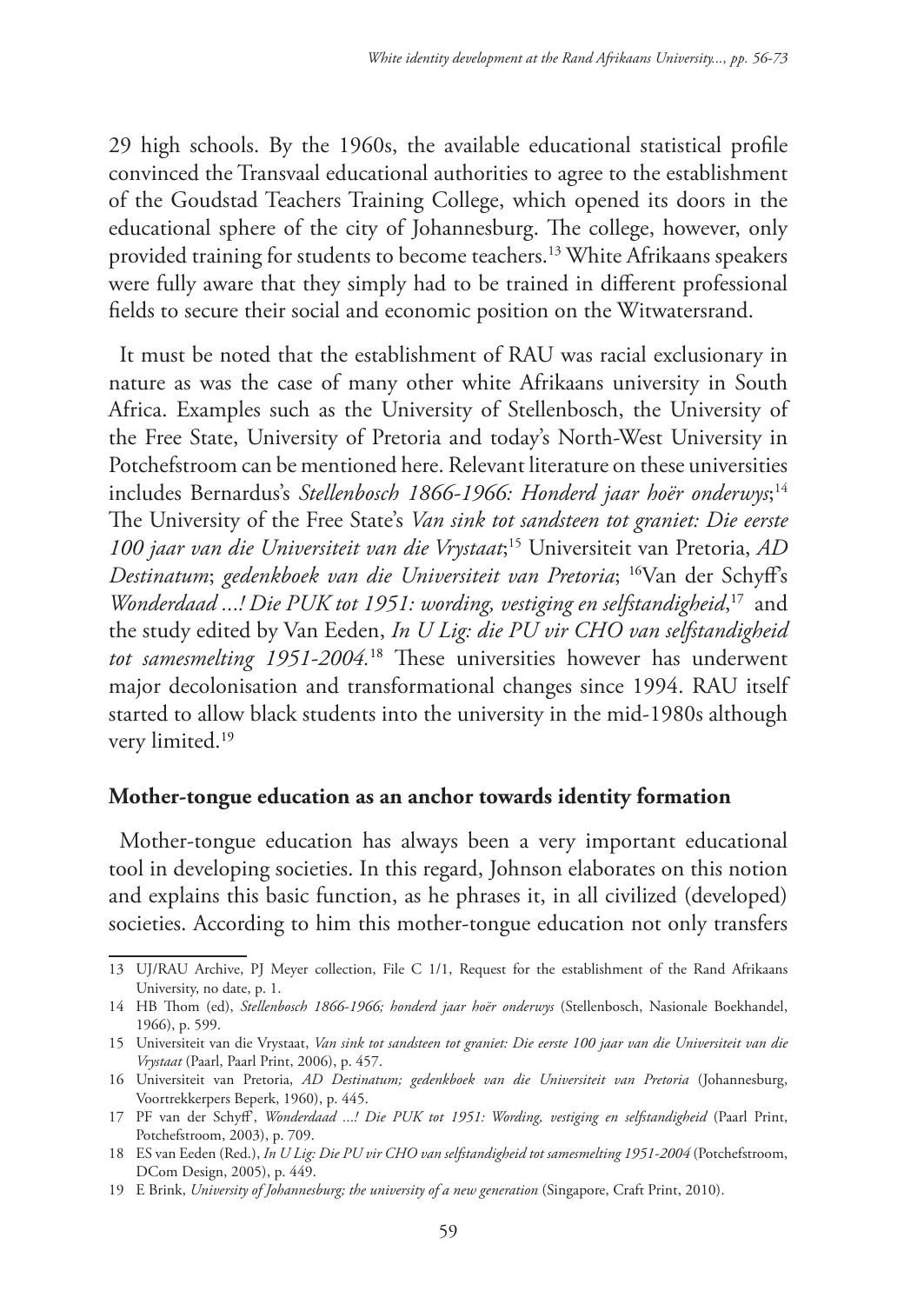culture, equipping and educating people for specialised roles, it also acts as a force of change and continuity. He observes: 20

How these functions are fulfilled $[,$  varies from society to society and even at different times within the same society depending upon the character of the economy, the family, the political organisation, and the religion.

RAU's establishment serves as an example of how a culture-specific group in a given cultural environment endeavoured to realise these functions. The founding of RAU therefore was driven by the goal to meet the needs of white Afrikaners and to realise their ambitions on the Witwatersrand<sup>21</sup> driven by an Afrikaans and Christian nationalist spirit and character.<sup>22</sup>

Dr PJ Meyer, one of the main protagonists for the creation of RAU, believed in a strong association between language and religion referring specifically to schoolchildren in relation to Christian nationalist values in the 1940s. He had the following to say of bilingualism and its effects on religious life:<sup>23</sup>

… bilingual children show backwardness in development as compared to monolingual children … Bilingualism leads to moral relativism which reaches right into the religious life of the individual. It is certain that Godlessness is more prevalent among bilingual people than among monolinguals.

This somewhat monotonous subjective statement in itself became in later years an anchor for RAU's emphasis on mother-tongue education simultaneously strengthening Christian nationalist values viewed as imperative for Afrikaans speaking students. White Afrikaans speakers on the Witwatersrand were exposed to a variety of "negative" influences associated with city life. It was idealised that RAU's creation would consequently play an important role in shaping a modern, yet religious, Afrikaans identity.<sup>24</sup>

To understand how, and in what way the use of the mother tongue also was instrumental in identity formation, it is necessary to briefly analyse the relationship between language and identity. This relationship is important to

<sup>20</sup> WR Johnson, "Education: Keystone of apartheid", *Anthropology and Education Quarterly,* 13(3), 1982, p. 214.

<sup>21</sup> MA Beale, "Apartheid goals in the 1960s..." (Seminar paper delivered at the University of the Witwatersrand on the 6<sup>th</sup> of March 1995), p. 8.

<sup>22</sup> UJ/RAU, Johannesburg, PJ Meyer collection, File C1/6, Die Beplanning van die Randse Afrikaanse Universiteit, p. 52.

<sup>23</sup> TG Regan, The politics of linguistic apartheid: language policies in black education in South Africa, *The Journal of Negro Education*, 56(3), 1987, p. 303.

<sup>24</sup> UJ library, *Gedenk-album van die opening van die R.A.U.,* 24 February 1968, Speech of the Chancellor Dr N Diedericks, 21-2, UJ/RAU, P J Meyer-collection, File C1/1, Interview (transcribed) with Dr P J Meyer on 4 July 1983 on his plot "Halfpad" in Witpoortjie 81 by Mr Jan Cronjé, Leader of the archival project of RAU and from 1 May 1967 to the end of 1981 Communications Manager of RAU, pp. 66-70.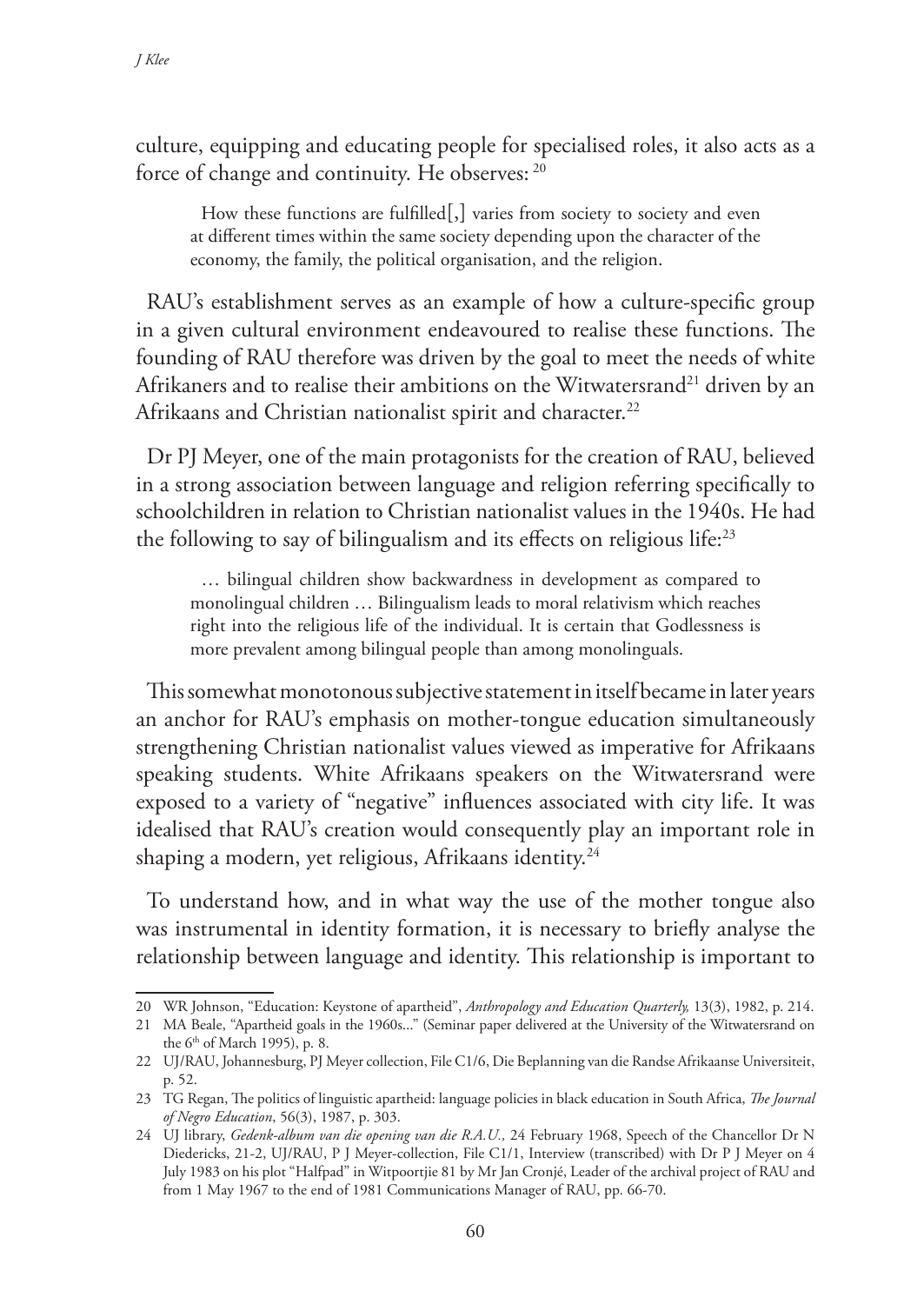understand. After all, the main aim in the creation of RAU was the formation of a new, modern identity for white Afrikaans speakers.

## *Historiographic pointers to the association between mother-tongue education and identity formation*

In his book *Language and Identity: National, Ethic, Religious*, John proposes that language gives rise to identity by abstracting the world of experience into words.25 He argues that the encounter with language brings people to an advanced understanding of experience, which, in turn, enables users to conceptualise themselves rather than simply being themselves.26 He then concludes that identity is closely related to language and that the phenomenon of identity can be understood as a linguistic one.<sup>27</sup> Thornborrow also, in turn, argues that the most fundamental way in which we establish our identity is through language.<sup>28</sup>

### *Language, identity and self justification*

In an article entitled "The nature of Afrikaner Nationalism", Goldberg presents a similar argument. He goes even further by stating that language and identity are important criteria by which a nation is recognised and by which it has the right to form a state on its own.<sup>29</sup> In this regard, it is important to note that language furthermore enables the possible extension of social control. For example, in the early 1800s, shortly after the British acquisition of the Cape of Good Hope the colonial authorities attempted, through a policy of education, to "anglicise" the early nascent Afrikaner community. These efforts were resumed with the Cape Education Act in 1866, which compelled the use of English in all first- and second-class schools. This Act almost resulted in the disappearance of Dutch as a medium of instruction.<sup>30</sup> British efforts to control the language of education resulted in deep resentment on the part of white Afrikaans speakers in the Cape Colony and increased Afrikaner resistance to any attempts to reduce the importance of

<sup>25</sup> JE Joseph, *Language and identity; national, ethnic, religious* (New York, Palgrave Macmillan, 2004), p. 11; I Hofmeyr, "Building a nation from words: Afrikaans language, literature and ethnic identity, 1902-1924", S Marks and S Trapido (eds), *The politics of race, class and nationalism in twentieth-century South Africa,* (New York, Longman, 1987).

<sup>26</sup> JE Joseph, *Language and identity...*, p. 11.

<sup>27</sup> JE Joseph, *Language and identity...*, p. 12.

<sup>28</sup> J Thornborrow, "Language and identity", L Thoma**s** and S Wareing, *Language, society and power; and introduction*  (London, Routledge, 2000), p. 136.

<sup>29</sup> M Goldberg, "The nature of Afrikaner nationalism", *The Journal of Modern African Studies*, 23(1), 1985, p. 129.

<sup>30</sup> WR Johnson, "Education: Keystone of apartheid", *Anthropology and Education Quarterly,* 13(3), 1982, p. 215.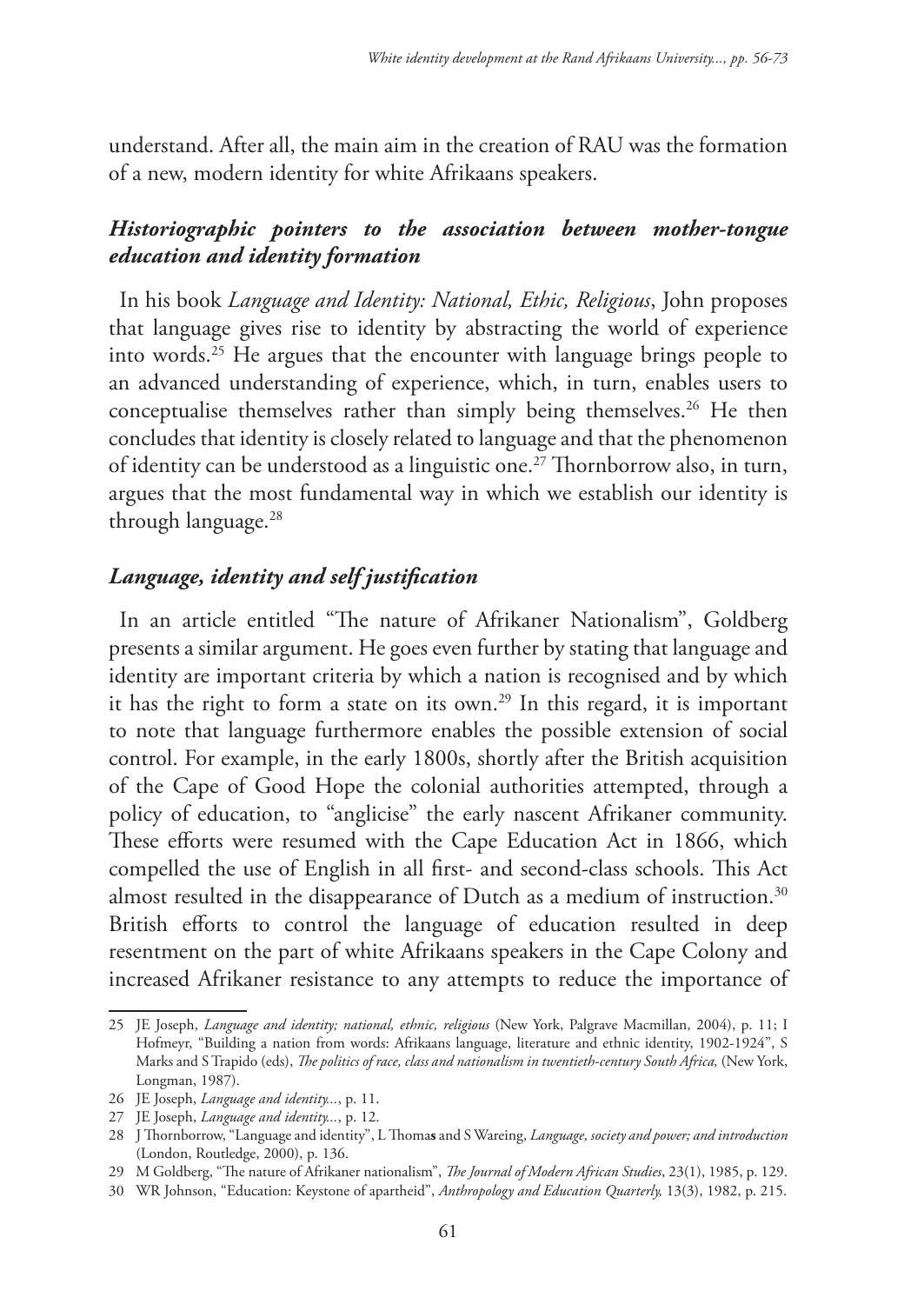Afrikaans mother-tongue education. In years to come, specifically after the South African War, as well as the Second Afrikaans Language Movement, following Milner's anti-Afrikaans policies after 1902 led to the adoption, after the formation of the Union of South Africa in 1910, of Afrikaans as a language of school instruction in 1915. There was a marked increase in the publication of Afrikaans books from the late 1910s, which paved the way for the recognition of Afrikaans as an official language in 1925, in preference to Dutch. <sup>31</sup> The historical resentment towards efforts to reduce the use of the Afrikaans language resulted in increasing efforts by white Afrikaans speakers to establish autonomous Christian National Afrikaans schools complimenting Dutch schools.32 The founding of RAU many years later and the use of the mother tongue as its medium of instruction would play a crucial role in the educational advancement of Afrikaans-speaking students, especially on the Witwatersrand. It would enhance identity formation to promote selfempowerment and to modernise the Afrikaner identity.<sup>33</sup>

The efforts of white Afrikaans speakers to develop the Afrikaans language and to enhance its role in education is discussed in Van Wyk's article "Afrikaans Language, Literature and Identity"*.* His argument concurs with the views of Joseph and Thornborrow on the relationship between language and identity. However, his discussion expands their findings by relating language and identity, specifically to the position of white Afrikaans speakers in the mid-twentieth century. He argues, by looking back to the late nineteenth century, for a close interrelationship between Afrikaner identity, language (Afrikaans) and literature. In Van Wyk's opinion, the first attempts to link the development of the Afrikaners' national consciousness with the Afrikaans language occurred in the late 1800s with the rise of the so-called First Afrikaans Language Movement (1875 to 1890s), with its aim of establishing Afrikaans as a written language, as well as in the founding of the Zuid-Afrikaansche Taalbond in 1890.34

1991, pp. 79-80.

<sup>31</sup> WAM Carstens and N Bosman, *Kontemporêre Afrikaanse taalkunde* (Pretoria, Van Schaik uitgewers, 2014), pp. 51-56.

<sup>32</sup> WR Johnson, "Education: Keystone of apartheid", *Anthropology and Education Quarterly,* 13(3), 1982, p. 216.

<sup>33</sup> JC Steyn, *Ons gaan 'n taal maak: Afrikaans sedert die patriot-jare* (Pretoria, Kraal-uitgewers, 2014), pp. 362-363. 34 J van Wyk, "Afrikaans language, literature and identity", *Theoria: A Journal of Social and Political Theory*, 77,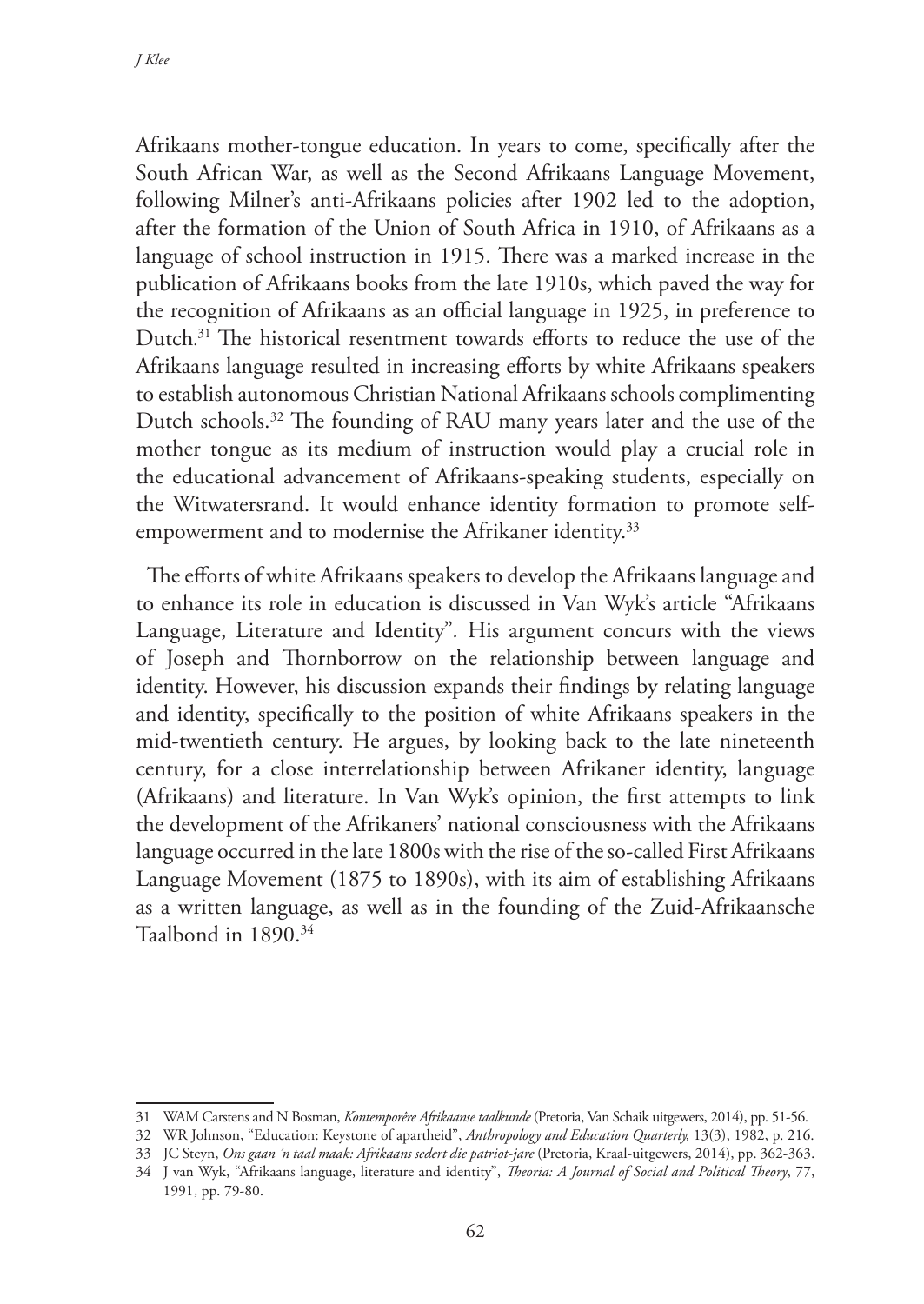Since 1906, according to Van Wyk, authors like Du Toit and Preller,<sup>35</sup> who were members of the second Afrikaans language movement believed that Afrikaans literature had to be developed to assist in the shaping of Afrikaner identity.36 Preller, for example, felt so strongly about the relationship between language and identity that he described it as something that was not just a construction of grammatical rules and laws or a series of black markings on white paper, but something that represented the imagery of thoughts of people and the continuous changing inner consciousness of Humankind.To Preller, the Afrikaans language was synonymous with the existence, the thoughts and the "inner" being of the Afrikaner. For this reason, he and others, including Marais much later, viewed Afrikaans literature as the "symbiotic inter-text of language and identity". Afrikaans language and literature, at the time, were regarded as important elements reflecting the character of the people; that is, of the *volk*. 37 The development of Afrikaans in the late 1800s and early 1900s proved that the language served to unite white Afrikaans speakers of all classes.<sup>38</sup> It thus became a powerful instrument in decades to come for uplifting, unifying, developing, advancing and modernising white Afrikaans speakers.

### *Language and character formation*

Decades later, in the context of the establishment of RAU and the fact that Afrikaans as a language was well established as an official and academic language, Meyer must have indulged in the views of Preller that basically shaped his world of thinking about the Afrikaners and their language. Preller's views, dating back to the first half of the twentieth Century, were made relevant for the future RAU. Meyer had the following to say about the importance of mother-tongue language and its relation to the *volk* (Freely translated to English):39

Afrikaans, ons moedertaal, is nie net die draer, die uitdraer, die omlyner van ons eie onderskeidende kulturele Afrikanerskap nie; is nie net die omvattendste

<sup>35</sup> Both these individuals were actively involved in the development of the Afrikaans language. They both were involved in the founding of the Afrikaanse Taalgenootskap (ATG) and the founding of the Zuid-Afrikaanse Akademie voor Taal, Letterkunde en Kunste. See WJ de Kock, *Dictionary of South African biography, 1* (Cape Town, Nasionale Boekhandel Bpk., 1972), p. 645.

<sup>36</sup> J Van Wyk, "Afrikaans language, literature and identity", *Theoria: A Journal of Social and Political Theory*, 77, 1991, p. 80.

<sup>37</sup> J Van Wyk, "Afrikaans language, literature and identity", *Theoria: A Journal of Social and Political Theory*, 77, 1991, pp. 79-80; JC Steyn, *Ons gaan 'n taal maak...,* pp. 362-368.

<sup>38</sup> Institute for Contemporary History (INEG Archive), Bloemfontein, P J Meyer collection, File PV 720 – Box 25, Afrikaans, Ons Moedertaal, p. 84.

<sup>39</sup> INEG, PJ Meyer collection, File PV 720 – box 3, Die Taak van die Afrikaanse Kultuurorganisasie: Nou en vorentoe, p. 4.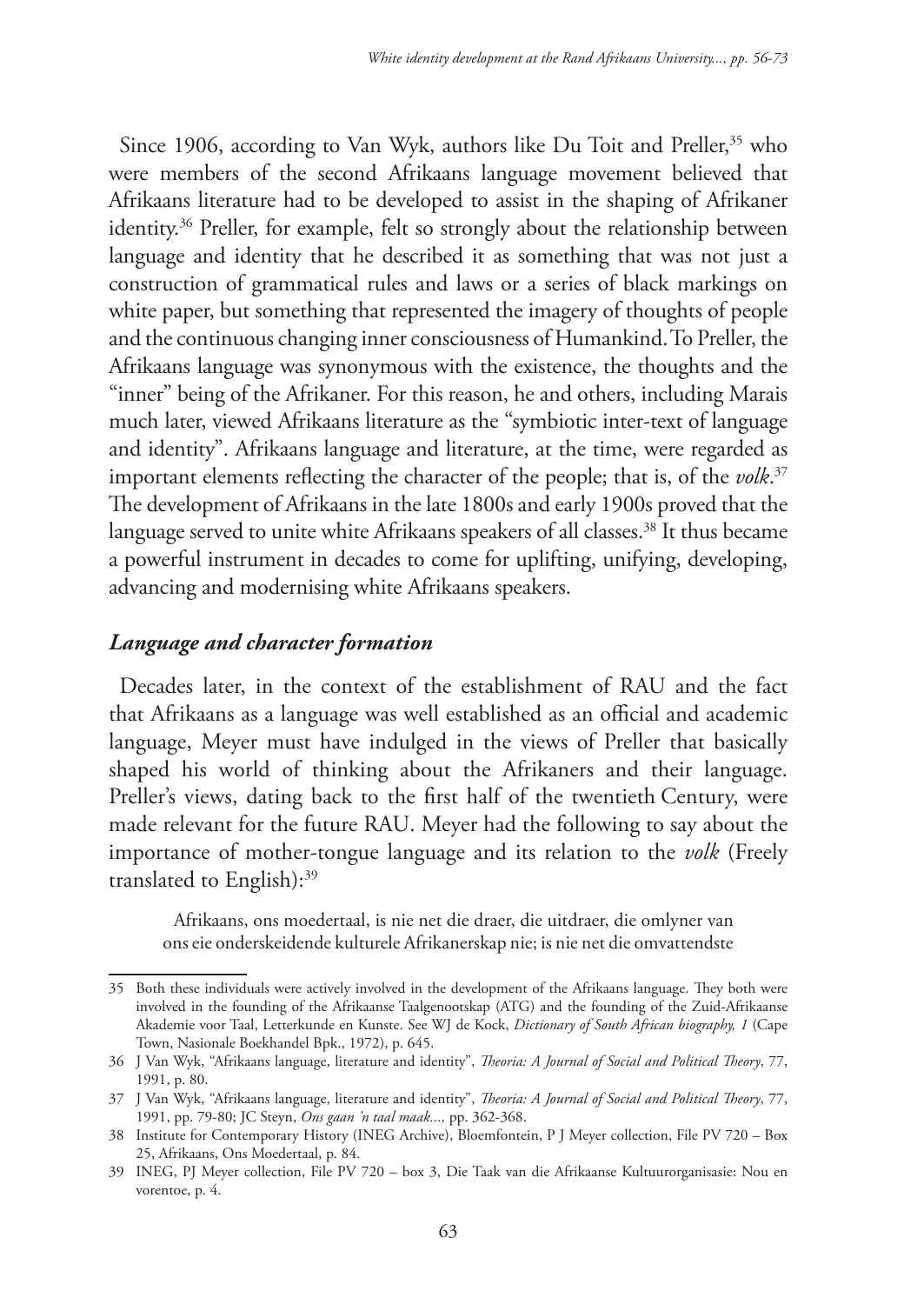groeiende vorm waarin ons eie histories-geworde en histories-wordende Afrikanerskap sy neerslag vind nie; maar is die lewendige, gemeenskaplike geestesbesit waarin ons denke, ons skeppingsvermoë selfveredelend, selfverrykend werk en werskaf. Gee jou moedertaal prys; verknoei en vermin jou moedertaal, en jy verknoei en vermin jou volksiel; en andersom, as jy geen respek vir jou eie volk het nie, verloor jy jou selfrespek en eerbiedig jy nie jou moedertaal nie.

(Afrikaans, our mother tongue, is not only the carrier or delineator of our unique cultural Afrikaner identity; it is not only the most comprehensive way in which our own historic Afrikaner identity has developed historically, but is the living communal property in which our thoughts, our creative ability and being come to self-realisation. Give up your mother tongue; muddle up and neglect using your mother tongue and you will do the same regarding your national soul and, vice versa, if you disrespect your people, you will lose your self-respect and disrespect your mother tongue as well).

Thus, for Meyer, the Afrikaans language constituted the core characteristic of the existence of white Afrikaans speakers: It not only served to truly identify white Afrikaans speakers, but helped others to also understand them. Meyer firmly believed there was a close connection between people's mother tongue and their identity. To him, language – in this case Afrikaans – was pivotal in shaping the identity of white Afrikaans speakers, especially in terms of how they viewed themselves and their relationship to communities, culture and religion.

The Afrikaans language was thus regarded as an important element of the character of the *volk* (Afrikaans people). Afrikaans as a language, especially in the cities on the Witwatersrand and in the context of the late 1800s and early 1900s, increasingly appeared to be the language of the "proletariat" or, at least, the language of a group rapidly becoming "proletarian". In this period and especially in the light of the disadvantaged political and economic position of white Afrikaans speakers on the Witwatersrand, Afrikaans was a powerful instrument for communicating with and for mobilising the white Afrikaans-speaking working class. Preller regarded this as crucial to developing and uplifting the group of Afrikaans speakers through the medium of their own language.<sup>40</sup> RAU therefore would become an important vehicle in achieving this goal.

### **Identity through mother-tongue education at RAU**

State President N Diederichs' inauguration of the newly constructed administrative offices and lecture buildings of this first Afrikaans university

<sup>40</sup> INEG, P J Meyer collection, File PV 720 - box 25, Afrikaans, Ons Moedertaal, pp. 2-3.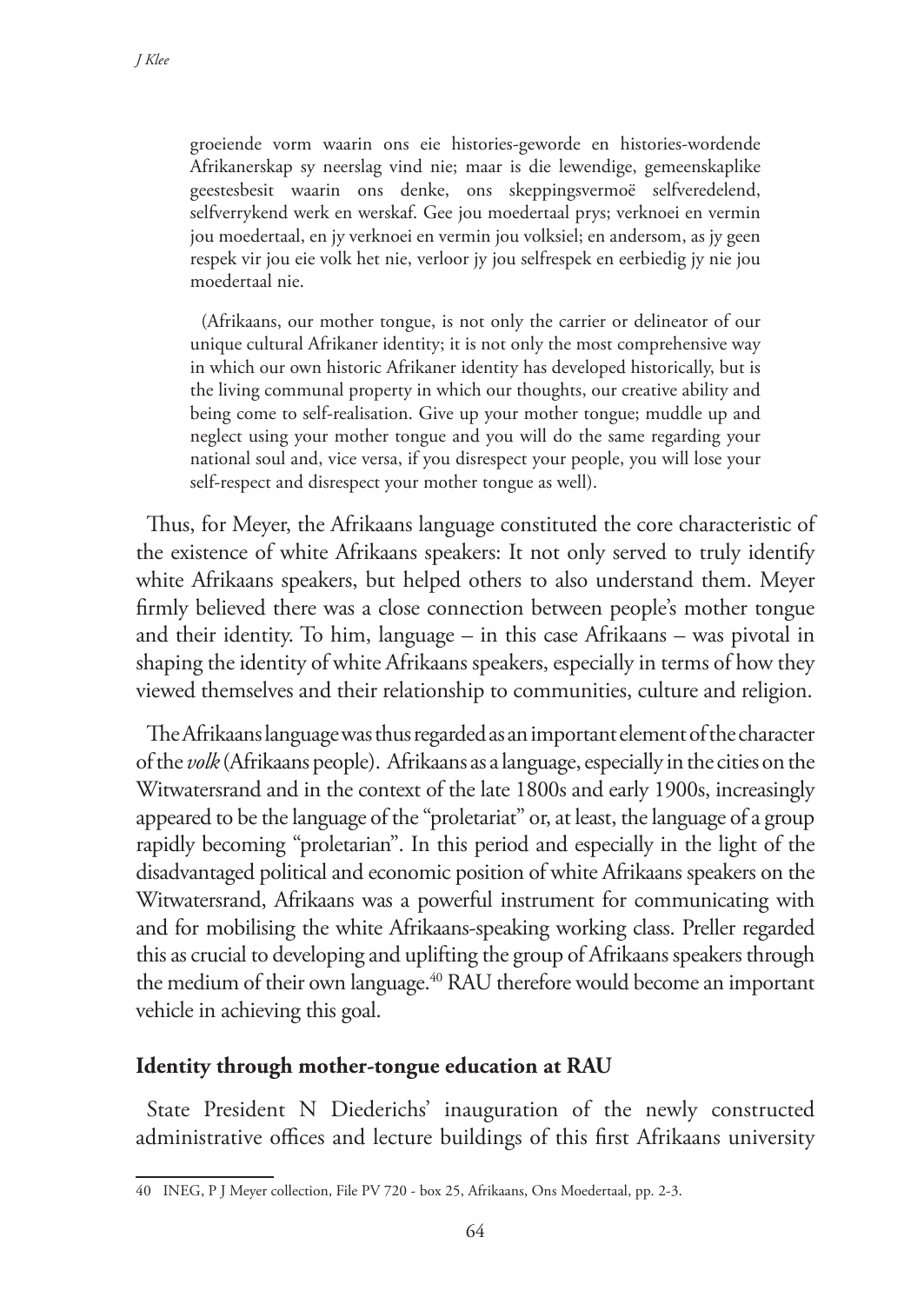on the Witwatersrand (RAU) in May 1975, seven years after its establishment (1968), provided a proud and emotional moment for many white Afrikaans speakers on the Witwatersrand.<sup>41</sup> It also coincided with the centenary of the establishment at Paarl of the Genootskap vir Regte Afrikaners in 1875, a date many Afrikaners at the time considered the birthdate of Afrikaans.<sup>42</sup> The university established in 1968 represented something momentous for white Afrikaans speakers and particularly students on the Witwatersrand. RAU as an Afrikaans mother-tongue institution of higher education, become a symbolic monument for the indigenous Afrikaans language.<sup>43</sup> The institution would fulfil its role in uplifting, moulding, advancing and modernising white Afrikaans speakers who had come a long way from being the struggling "Boer" – "proletarian" and working class – to becoming the emerging middle class. The symbolic presence of white Afrikaans speakers and their new ability to gain a foothold in this urban space signalled a great achievement locally and abroad. Diederichs therefore considered the creation of RAU to be the greatest breakthrough in an era where, as he reckoned, all the odds were still "loaded against the white Afrikaans speaker".<sup>44</sup>

The official opening of the newly established university emphasised not only the power of knowledge, but also the importance of the Afrikaans language.<sup>45</sup> The use of Afrikaans, it was believed, would afford the Afrikaans discipline and subject specialist the opportunity to develop the language into a fullyfledged, legitimate scientific medium in which newly researched knowledge would be communicated. Afrikaans would not only be used to undertake research and communicate research findings, but it would also, in turn, be developed and refined.<sup>46</sup>

Mother-tongue education at RAU indirectly promoted Afrikaans as a scientific language and contributed to disciplines based on Christian values and closely related to the ideals of Christian-National Education (CNE), which the NP had officially promoted since 1948.<sup>47</sup> This would become

<sup>41</sup> UJ/RAU, *RAU-Rapport*, 8 June 1975, p. 2.

<sup>42</sup> WAM Carstens and N Bosman, *Kontemporêre Afrikaanse taalkunde*, p. 53.

<sup>43</sup> UJ library, *RAU-Rapport*, 8(3). 1975, pp. 1-2.

<sup>44</sup> UJ library, *Gedenkalbum van die opening van die R.A.U.,* 24 February 1968, Speech of the Chancellor Dr N Diederichs, p. 20.

<sup>45</sup> UJ library, *Gedenkalbum van die opening van die R.A.U.,* 24 February 24, Speech by Prof G van N Viljoen – Welcoming of the parents of the students, p. 51.

<sup>46</sup> FIJ van Rensburg, "Sy visie vir die nuwe universiteit", B Louw and F van Rensburg, *Bestendige binnevuur: Perspektiewe op Gerrit Viljoen by geleentheid van sy een en sewentigste verjaarsdag op 11 September 1997* (Kaapstad, Tafelberg-uitgewers Beperk, 1997), p. 47.

<sup>47</sup> R Davies, *Afrikaner in the New South Africa; identity politics in a global economy* (London, 2009), p. 23.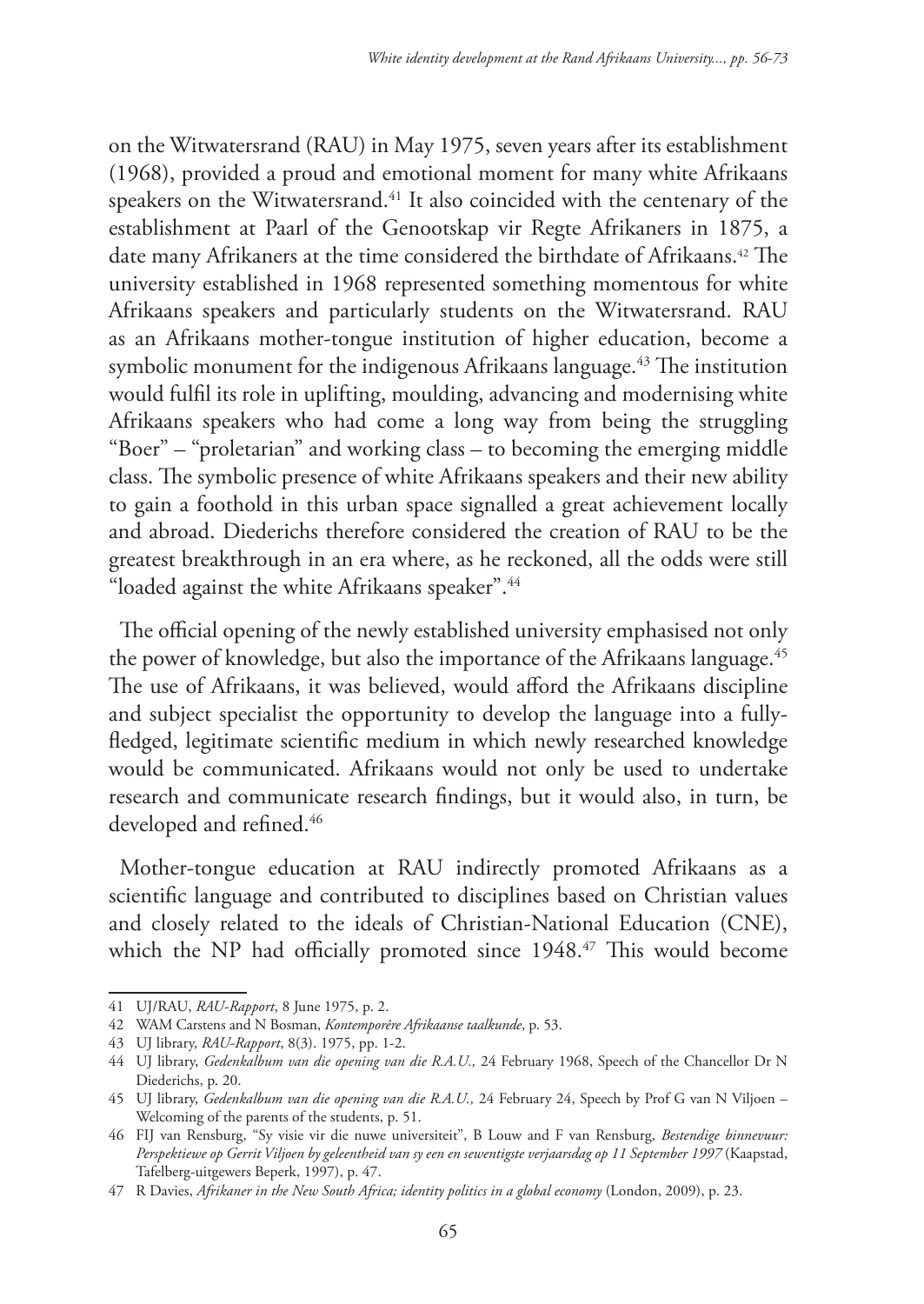another factor determining RAU's founding, promoting a mother-tongue education based on Christian nationalist values to preserve what already existed but also to create, form and expand the Afrikaans culture, language and philosophy of life.<sup>48</sup> Closely related to this was tailoring teaching syllabi in the fields of anthropology, sociology, education and history to cater for the distinctive needs of the Christian-Nationalist ideology.<sup>49</sup>

The knowledge obtained in Afrikaans at RAU, especially thorough research and subsequent teaching, would create an environment for the scientific development of the language. This would assist the white Afrikaans students in understanding the modern world in which they found themselves.<sup>50</sup> The university furthermore had to assist white Afrikaans speakers to actively become part of commercial and professional urban prosperity.<sup>51</sup> For this reason Diederichs, during the opening of the new administrative office and lecture complex of RAU on 24 May 1975, stated that the founding of the new university would represent the true arrival of white Afrikaans speakers on the Witwatersrand and that it would symbolise the true advancement and identity formation of white Afrikaans speakers.<sup>52</sup> It had to be a university that would provide high standards of scientific endeavour, focus on the importance of character formation, and emphasise an inclination to service, idealism and a deep Christian commitment, as well as on the provision of a service to the white Afrikaans-speaking group as well as to the entire country.<sup>53</sup> It would promote the language and culture of white Afrikaans speakers.<sup>54</sup>

Mother-tongue education would play a pivotal role in the achievement of these goals but, according to the founders, all this had to occur within the context of Biblical Christian values.<sup>55</sup>

## **Christian educational values and RAU**

At RAU the instilling of Christian nationalist values were viewed as very

<sup>48</sup> UJ/RAU, G van N Viljoen collection, File C3/1, Die uitdaging van 'n nuwe universiteit, p. 1.

<sup>49</sup> S Dubow, *A commonwealth of knowledge: Science, sensibility and white South Africa, 1820-2000* (New York, Oxford University Press, 2006), p. 266.

<sup>50</sup> FIJ Van Rensburg, "Sy visie vir die nuwe universiteit", B Louw and F van Rensburg, *Bestendige binnevuur,* p. 47.

<sup>51</sup> MA Beale, "Apartheid and university education, 1948-1970" (PhD, University of the Witwatersrand, 1998), p. 8.

<sup>52</sup> UJ library, *Gedenkalbum van die opening van die R.A.U.,* 24 February 1968, Speech of the Chancellor, Dr N Diederichs, p. 20.

<sup>53</sup> UJ library, *RAU-Rapport*, 8(2), 1975, p. 2.

<sup>54</sup> UJ/RAU, PJ Meyer collection, File C1/1, Die Beplanning van die Randse Afrikaanse Universiteit, pp. 5-6.

<sup>55</sup> JN Klee, "The establishment of the Rand Afrikaans University (RAU) 1955-1968: A centerpiece in education of modernising Afrikaner livelihood" (PhD University of the North-West, 2017) p. 139.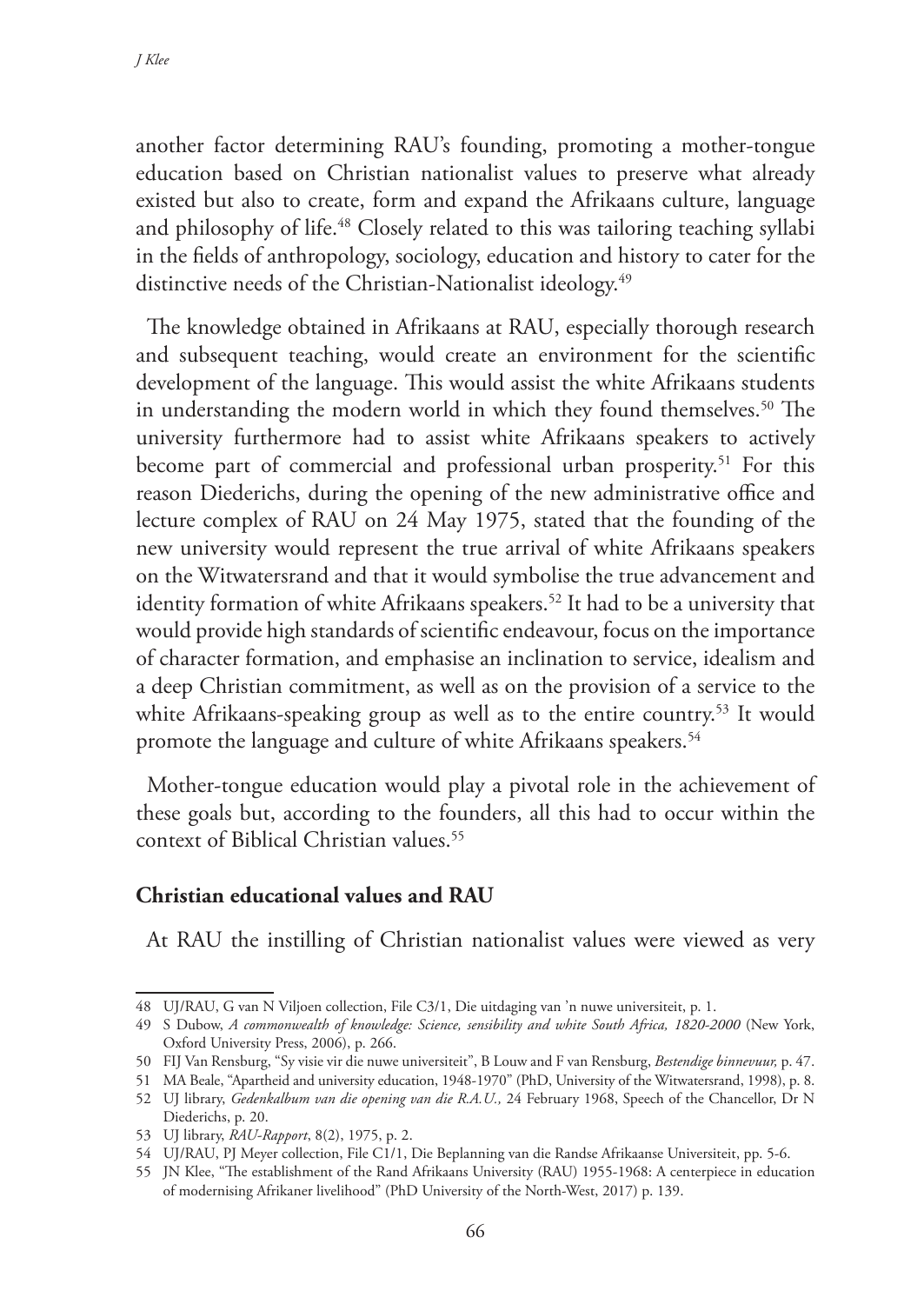important. In his article, "Christian National Education (CNE)", Macmillan sketches the broad historical background of this educational design. In his opinion, the ideas of Christian National Education originated in the Cape Colony during the 1800s in reaction to Anglicisation. It was further boosted after the South African War when the Dutch/Afrikaans-speaking people of the former Boer Republics feared the loss of their identity through the deprivation of their language and nationality.56 In this regard, the CNE made its mark. The need for CNE in the arena of nationalist education had a long history that grew out of the deep needs of a white Afrikaans-speaking community who had experienced defeat, shame and oppression. CNE furthermore enhanced the Christian and national character of the (Afrikaner) nation and cemented its belief in promoting the idea of one country, one nation, one culture, one history and one language.<sup>57</sup>

Research into CNE reveals a long history marked by debate and criticism. However, this turbulent history will not be the focus of discussion here. Instead, it explores the origins of the belief that an education system based on religious principles was necessary to safeguard white Afrikaans speakers in South Africa in terms of language, religion, culture and history. It is in this context that attention will be focused on the goals of instilling Christian nationalist values<sup>58</sup> in higher education (with the emphasis on RAU), based on the principles of CNE.

# *CNE and RAU*

The development and implementation of the CNE model emerged once white Afrikaans-speaking leaders in political and cultural organisations articulated the view that their Protestantism and nationalism were under threat from 'foreign' influences, specifically liberalism.59 Liberalism, it was believed, could have a negative effect on the *volk*, government, science, academic freedom, religion and language because it was believed that liberalist views did not always reflect that of biblical views.<sup>60</sup> CNE was conceptualised to counteract this negative influence. It was in this context that the Federasie vir Afrikaanse Kultuurvereniging (FAK) (Federation of Afrikaans Cultural Societies) held

<sup>56</sup> RG Macmillan, "Christian National Education", *Theoria: A Journal of Social and Political Theory*, 28, 1967, p. 43; ES van Eeden & LM Vermeulen, Christian National Education (CNE) and people's education (PE): Historical perspectives and some broad common grounds, *New Contree*, 55, 2005, pp. 177-205.

<sup>57</sup> RG Macmillan, "Christian National Education", *Theoria: A Journal of Social and Political Theory*, 28, 1967, p. 44.

<sup>58</sup> This Christian values would be bases on the Calvinist strand (NGK) of Christian Nationalism.

<sup>59</sup> HFA, File, AB 12/91-3/1/1, AB: Grondslag van ons strewe – Christelik Nationaal, p. 1.

<sup>60</sup> INEG, PJ Meyer collection, File AB 12/223, Boks 3/1/7, Weerbaarheid: Die wese en vrug van liberalisme, pp. 1-9.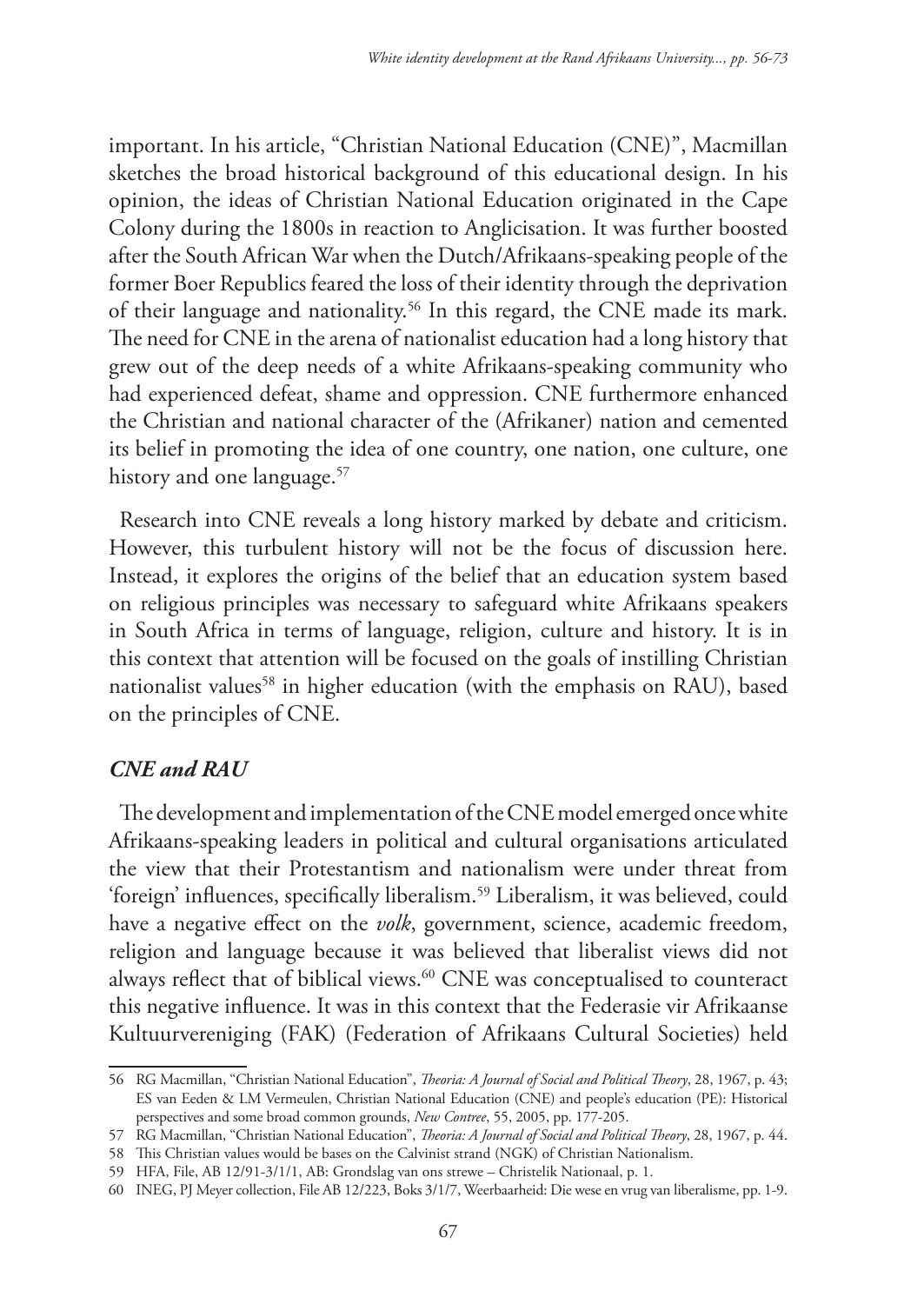a conference in 1939, called the Christian-National Educational conference (*Volkskongres*). The intention was to establish a body that would embody the ideals of CNE. This body would become known as the Institute for Christian-National Education.<sup>61</sup>

Influential individuals such as Van Rooy, Chairman of the FAK in the 1940s, Prof JG Meiring, superintendent-general of education in the 1950s and Dr TE Dönges, the minister of finance in the 1960s, believed that CNE was necessary and consequently supported the CNE manifesto of 1948.<sup>62</sup> Some white Afrikaans-speaking academics, like Prof J Coetzee, concluded that only one type of university existed at the start of the twentieth century in South Africa, namely the liberal university. He strongly believed that this state of affairs needed to change. According to Coetzee, liberal universities consisted of a grouping of people who did not share a common belief and life orientation, and who adopted a non-Christian approach to teaching and learning (these liberal universities would however claim that they adopted a secular approach). He advocated that white Afrikaans-speaking parents who wanted to send their children to university could not tolerate this non-Christian approach; it would negatively affect their values and beliefs, and would inevitably have a negative effect on their religious and cultural development.<sup>63</sup>

The perception that the Protestantism and nationalism of white Afrikaans speakers were under threat of weakening and being changed resulted in the CNE being supported and implemented across a broad spectrum of the South African education landscape since the mid-nineteenth century, and extended during the early and middle twentieth century, particularly after 1948. Inevitably, a CNE system was implemented at provincial level after 1954 and countrywide from 1967 after parliament approved the national education legislation on CNE.<sup>64</sup>

This educational model, based on Christian nationalist values,<sup>65</sup> was believed to be the only system in which the white Afrikaans speaker could be protected against perceived forces to destroy their language, religion, culture and history. This explains why, according to Macmillan, the educational approach had to

<sup>61</sup> CM Tatz, Apartheid: Battle for the mind, *The Australian Quarterly,* 33(2), 1961, p. 1.

<sup>62</sup> D Lavin, The dilemma of Christian-National education in South Africa, *The World Today*, 21(10), 1965, p. 430.

<sup>63</sup> UJ/RAU, JBZ Louw collection, File A 128/5, Die Christelike Universiteit, p. 196.

<sup>64</sup> HFA, File, AB 12/91-3/1/1, AB: Grondslag van ons strewe – Christelik Nationaal, p. 2.

<sup>65</sup> Christian values referred to values based on the teachings of the Bible. This is extended to the teachings of Jesus and the Christians through the history of the religion.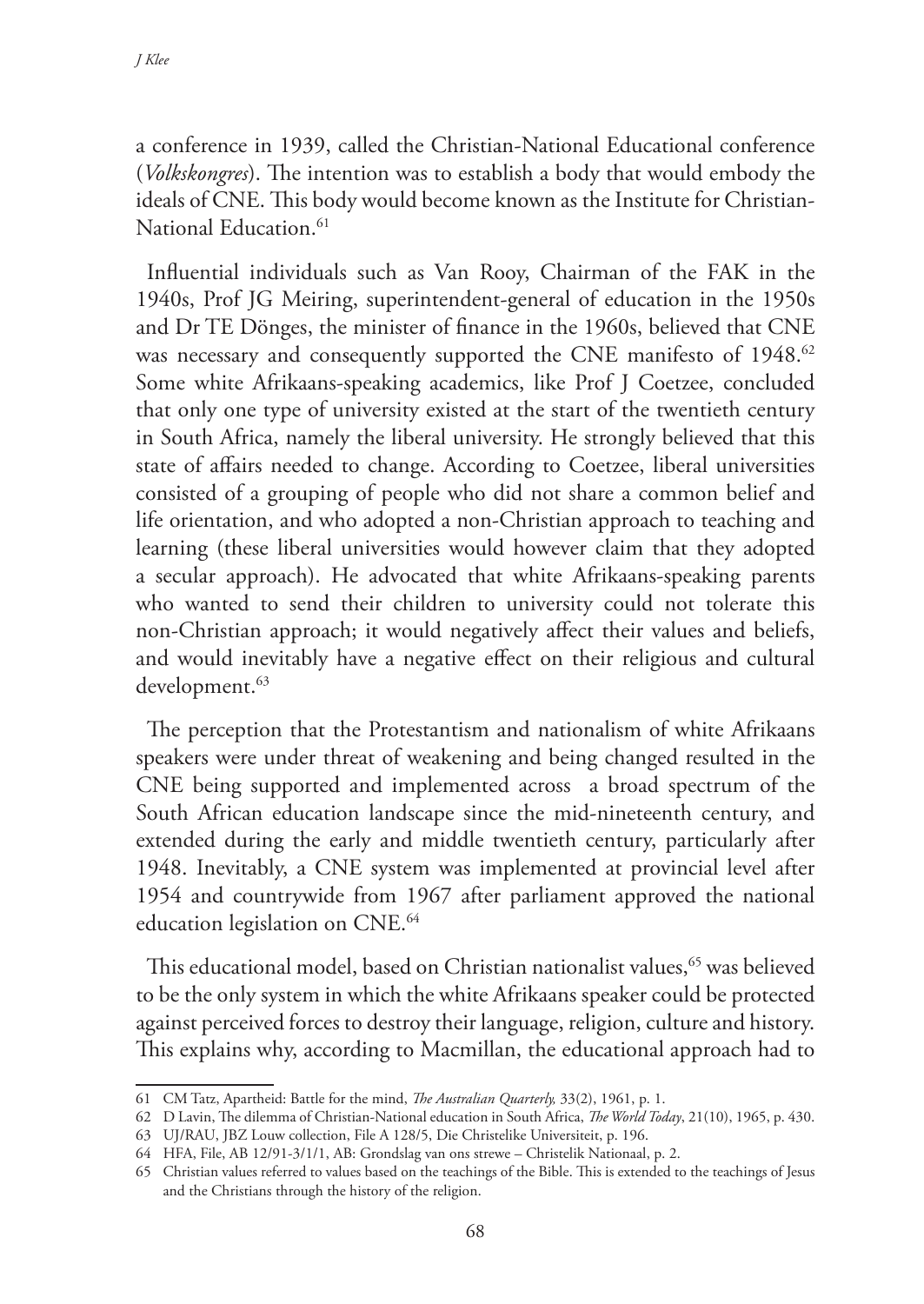be promoted as a model to mould the individual into a strong opponent of "alien influences". Exposure to this model was believed to be important for white Afrikaans speakers. They had to be well-equipped to deal with everyday life and, most importantly, to develop the Christian and envisioned national character.66 This ideal aim, with its origins in the 1940s, was reaffirmed in a document by the Afrikaner Broederbond (AB) entitled *Grondslag van ons strewe – Christelik Nasionaal* (Basis of our aspirations – Christian National) that was drafted in May 1972. In view of this document, the model had to be further developed and implemented to protect white Afrikaans speakers.<sup>67</sup>

It is in this context that the general use of the CNE principles became instrumental in uplifting and unifying the white Afrikaans-speaking group, who would in future, be privileged to study at a tertiary institution such as RAU, undergirded by biblical and CNE principles. From the outset, it was clear that RAU had to be Christian in nature and that the institution had to assist in developing the Christian national character of the nation. Although RAU was created to be mainly exclusive in terms of the group for which it was intended, based on its specific linguistic and religious foundations this however interestingly enough, did not imply that other cultural groupings would be prevented from becoming part of the RAU community. Prof G van N Viljoen (First rector of RAU) made it clear on various occasions that it was important that RAU would have to function across cultural and racial divides in an effort not only to learn from others, but to make sure that others learned from RAU and from what the institution stood for.<sup>68</sup> RAU would therefore be an institution where other cultures would be welcome, as long as they were willing to associate themselves with the Afrikaans culture, language and religion.<sup>69</sup> This exclusive character in terms of religious orientation was adopted not to exclude, but also to include those who had different religious orientations. Although the exclusive character remained intact, those who had different religious orientations were included to extend the specific beliefs that RAU supported.<sup>70</sup>

<sup>66</sup> RG Macmillan, "Christian National Education", *Theoria: A Journal of Social and Political Theory*, 28, 1967, p. 44.

<sup>67</sup> HFA, File, AB 12/91-3/1/1, AB: Grondslag van ons strewe – Christelik Nationaal, p. 2.

<sup>68</sup> JC Garbers, "Diens deur kennis", B Louw and F van Rensburg, *Bestendige binnevuur*, pp. 81-82.

<sup>69</sup> FIJ van Rensburg, "Sy visie vir die nuwe universiteit", B Louw and F van Rensburg, *Bestendige binnevuur,* pp. 47-48. 70 UJ library, *Gedenkalbum van die opening van die R.A.U.,* 24 February 1968, Speech of Prof G van N Viljoen welcoming the first students, p. 50.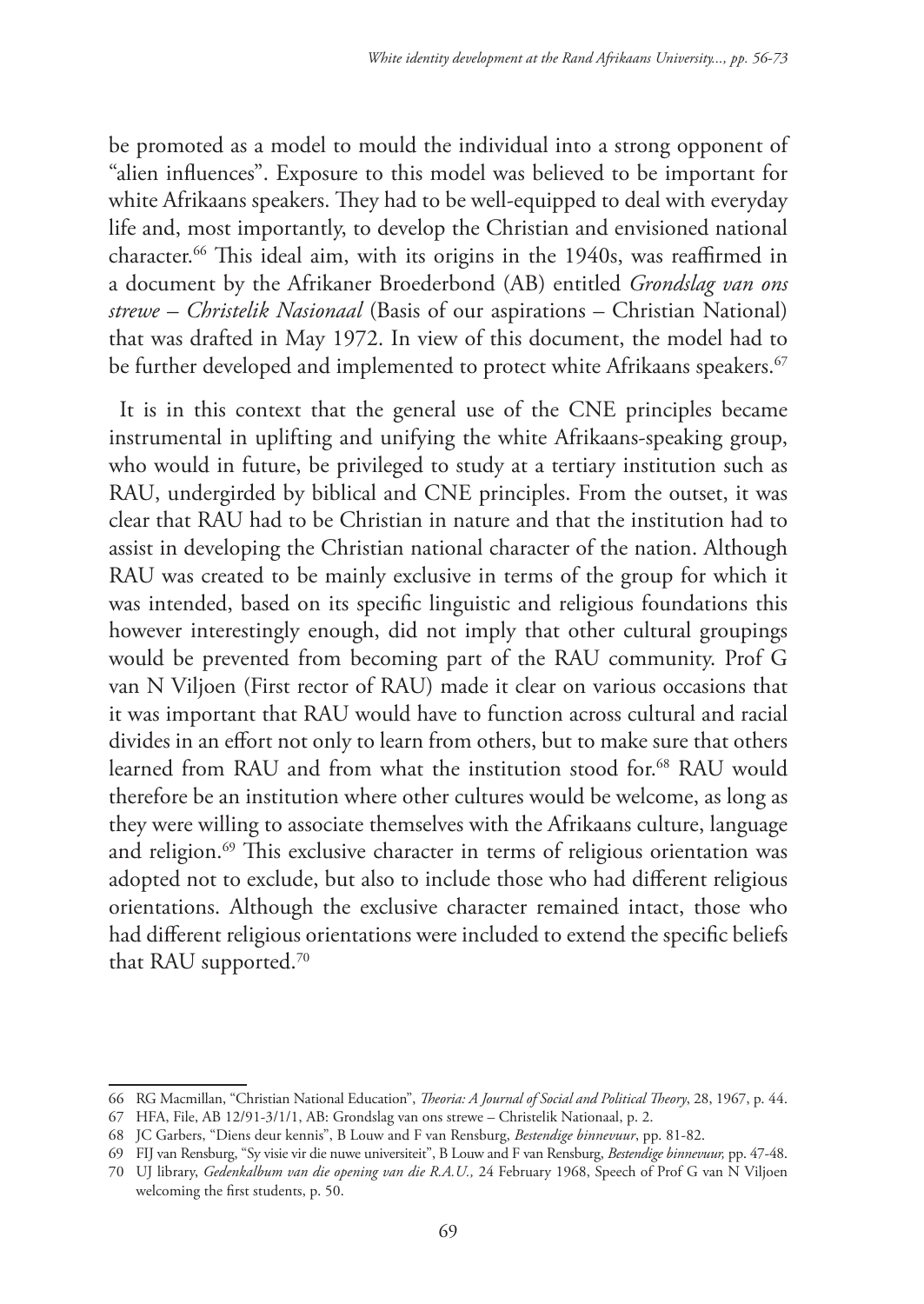As Viljoen explained, this goal was made practicable through the decision to exclude the "conscience clause" from RAU's university legislation.<sup>71</sup> All universities in South Africa at that time, excluding the then Potchefstroom University (now North-West University), functioned in accordance with the statutes that stipulated the university would abstain from enquiring into the religious orientation of any person who applied for employment or who wished to study at the institution.72 The exclusion of this clause in effect guaranteed that non-Christian students would not be discriminated against studying at the university, and that non-Christians who applied to be appointed as staff members would not be discriminated against on the basis of their religious beliefs.73

Viljoen gave the assurance that RAU would consider any person who applied for employment or study based on his or her academic and administrative qualifications. It was to be a university that subscribed to Christian religious principles as described in its constitution and in line with the Constitution of the Republic of South Africa. RAU would accept everybody who accepted the Christian faith and what RAU stood for in this regard. Furthermore, the university would not allow the persecution of non-Christians.<sup>74</sup>

### **Arguing over a** *Conscience Clause*

Some however believed that the exclusion of the conscience clause in the university legislation could in effect mean that RAU would be able to refuse to admit non-Christian students or that it would not appoint non-Christian staff. The fact was that the new proposed clause, borrowed from the South African Constitution, implied that only Christian students and staff would be welcome at the university.<sup>75</sup> The acceptance of Christian values by those who wanted to work or study would therefore determine if they were welcome in the university or not. This immediately resulted in criticism from outsiders and even from fellow white Afrikaans speakers. They feared the university would be so exclusive that it would only admit staff and students who believed in what the authorities believed in. The editor of *The Star*, for example, concluded that the founders of RAU were not only criticised for not allowing religious freedom, but also for not allowing freedom from religious persecution. He

<sup>71</sup> PJ Meyer, *Nog nie ver genoeg nie: 'n Persoonlike rekenskap van vyftig jaar georganiseerde Afrikanerskap* (Johannesburg, Perskor, 1984), p. 172.

<sup>72</sup> UJ library, *Gedenkalbum van die opening van die R.A.U.,* 24 February 1968, Speech of Prof G van N Viljoen, p. 49.

<sup>73</sup> PJ Meyer, *Nog nie ver genoeg nie...,* p. 172.

<sup>74</sup> UJ library, *Gedenkalbum van die opening van die R.A.U.,* 24 February 1968, Speech of Prof G van N Viljoen, p. 50.

<sup>75</sup> UJ/RAU, P M S von Staden collection: File C2/12/2/2: Correspondence – Mr D Malan and Dr P J Meyer – 11 August 1966.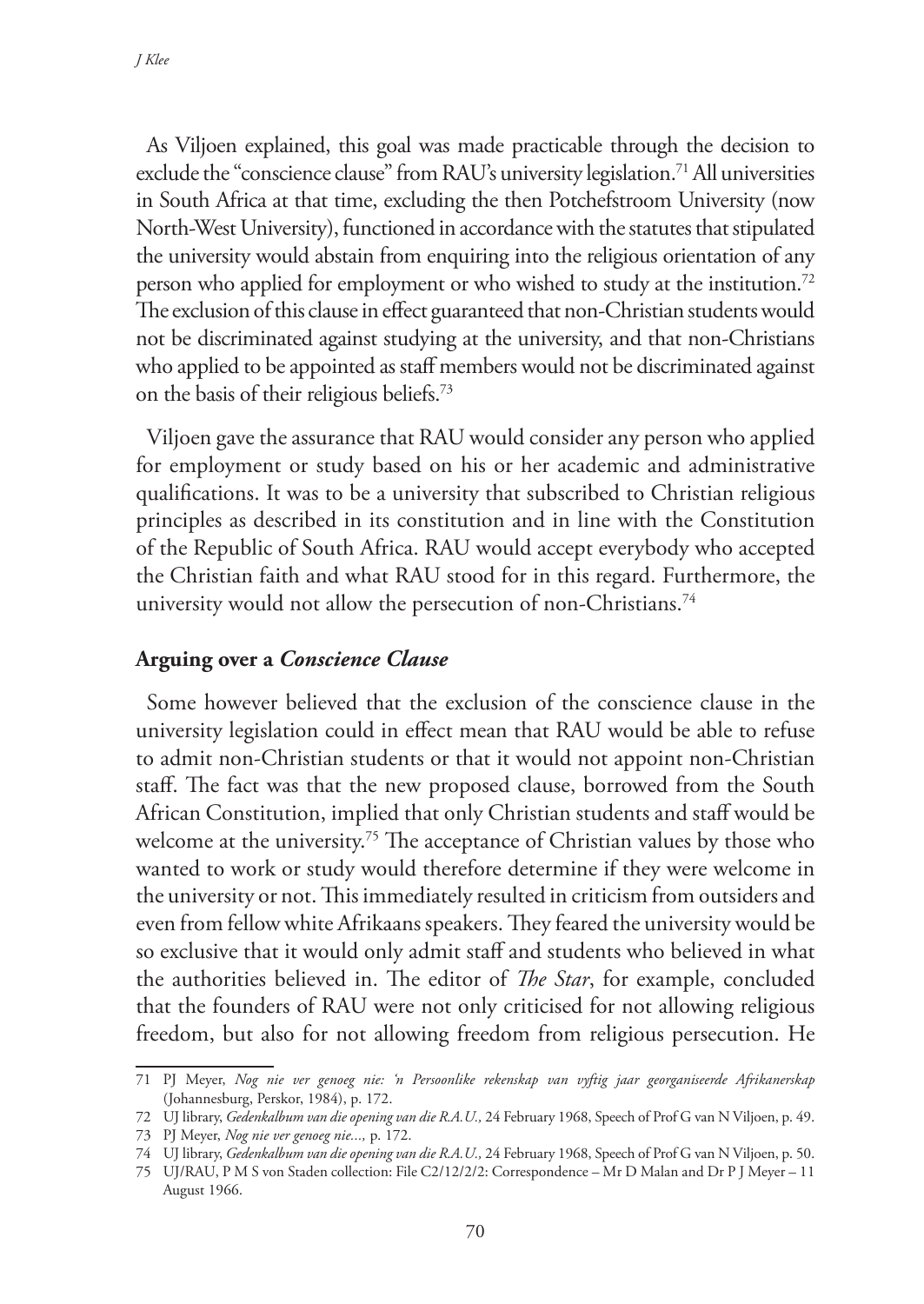obviously exaggerated this point in order to show how important, in his view, the issue was.76 Among white Afrikaans speakers, especially members of the "Nederduitse Gereformeerde" (Dutch Reformed) Church (NGK), criticism to the effect that the decision of the founders of RAU not to include a conscience clause in the university's statute, was the direct result of their unwillingness to take a stand for a purely Christian orientation at RAU.<sup>77</sup>

The exclusion of the conscience clause and its replacement with a new clause based on the South African constitution revealed the following in relation to the impact of the CNE ideology on RAU: firstly, it implied that only those who subscribed to the Constitution of the Republic would be welcome at RAU. However, even though this point of view highlighted RAU's exclusive character, people of different religious orientations would not be excluded, provided they understood that RAU functioned in accordance with Christian values and a Christian way of life. Secondly, it reflected the profound influence of CNE thought on the philosophical and ideological vision of the university.

The CNE model with specific reference to Article II of the manifesto furthermore focused on university training. In the case of RAU this provided a clear and specific guideline in teaching and approach. From the outset, it clearly emphasised that teaching content needed to be scientific, although founded on the Christian faith. Important, was that specific attention had to be given to the teaching and practice of Christian doctrine and philosophy. It was, in addition, made clear that university instruction should be 'thetic rather than antithetic, never purely eclectic and never reconciliatory'. The teaching of science had to be expounded in a positive Christian light and had to be contrasted with the non-Christian sciences. It was also important to ensure that the right staff members were employed, lecturers who were staunchly Christian nationalist scientists.78

It can thus be concluded that the general use of CNE principles became instrumental not only in protecting but also in unifying the white Afrikaansspeaking group who would in future, be privileged to study at a tertiary institution, RAU, undergirded by biblical and CNE principles. From the outset, it was clear that RAU had to be Christian Calvinist in nature and that the institution had to assist in developing the Christian national character

<sup>76</sup> *The Star*, 11 August 1966.

<sup>77</sup> UJ/RAU, RAU Establishment history: File A11/1: Correspondence – Mr WB Jansen, Dr PJ Meyer – 11 October 1966.

<sup>78</sup> D Lavin, "The dilemma of Christian-National education in South Africa", *The World Today*, 21(10), 1965, p. 341.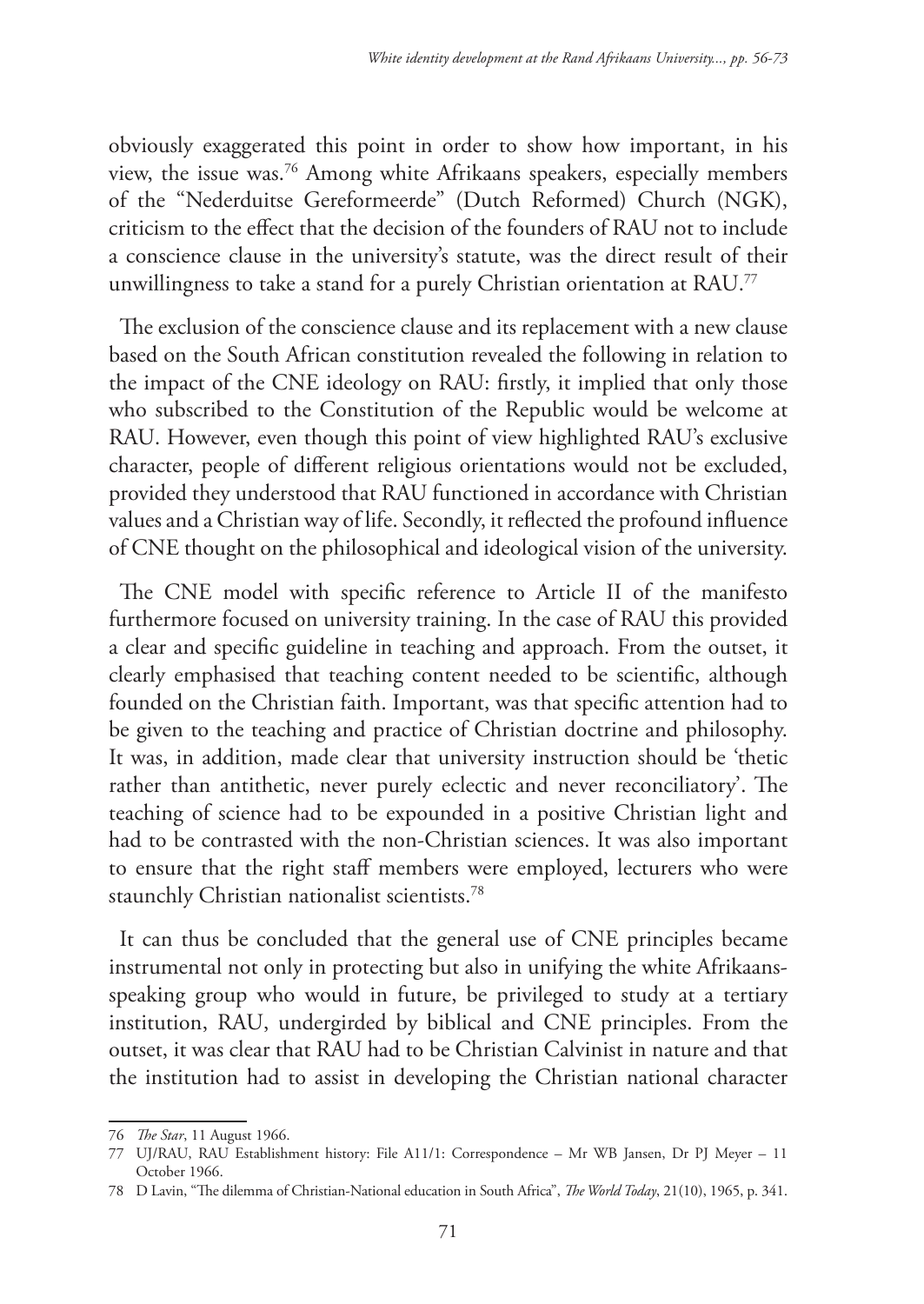of the nation.79 This aspect of RAU, in addition to its modern architectural symbolism, had to help the institution realise its goal to display something of the greatness of God and the Christian faith.<sup>80</sup>

 RAU's philosophical vision and mission had as its main goal the moulding of white Afrikaans-speaking students firmly based on Christian values. This would be achieved via mother-tongue education and new and modern teaching methods and systems.81 RAU therefore had to use its academic and scientific programmes to nurture white Afrikaans culture and language in a Christian nationalist environment. It would be with an university in Afrikaans spirit and culture where the principles contained in the Constitution would be upheld in all academic and scientific programmes and endeavours.<sup>82</sup>

## **Conclusion**

In this article it has been argued that RAU's implementation of mother-tongue education which was Afrikaans, and based on Christian values, was perceived by the founders as crucially important for mobilising and empowering white Afrikaners and so fostering Afrikaner nationalism. The founding of RAU was based on two important elements: Education in students' mother tongue and instilling of Christian values. Here the principles of CNE made their mark. The need for CNE in the arena of nationalist education had a long history: the CNE model was developed and implemented because of the belief of white Afrikaans-speaking leaders in political and cultural organisations that their Protestantism and nationalism were under threat, particularly from liberalism.83 CNE was believed to be necessary for counteracting these perceived negative influences.

Mother-tongue education and Christian values were an integral part of RAU's establishment and facilitated promotion of the university's Afrikaans spirit and character. Furthermore, the article has revealed RAU's aim to develop white Afrikaans-speaking identity via the use of language and Christian values. This had to not only serve as a shield against liberalism, but also had to provide an environment in which a modern Afrikaans identity could be sculpted. The close relationship between language and identity formation paved the way for

<sup>79</sup> D Lavin, "The dilemma of Christian-National education in South Africa", *The World Today*, 21(10), 1965, p. 431.

<sup>80</sup> UJ library, Gedenkalbum van die opening van die R.A.U., 24 February 1968, Speech by Prof G van N Viljoen, p. 50.

<sup>81</sup> UJ library, *Gedenkalbum van die opening van die R.A.U.,* 24 February 1968, Chancellor's speech by Dr N Diederichs, p. 19.

<sup>82</sup> FIJ van Rensburg, "Sy visie vir die nuwe universiteit"*,* B Louw and F van Rensburg, *Bestendige binnevuur,* p. 46.

<sup>83</sup> HFA, File, AB 12/91-3/1/1, AB: Grondslag van ons strewe – Christelik Nasionaal, p. 1.